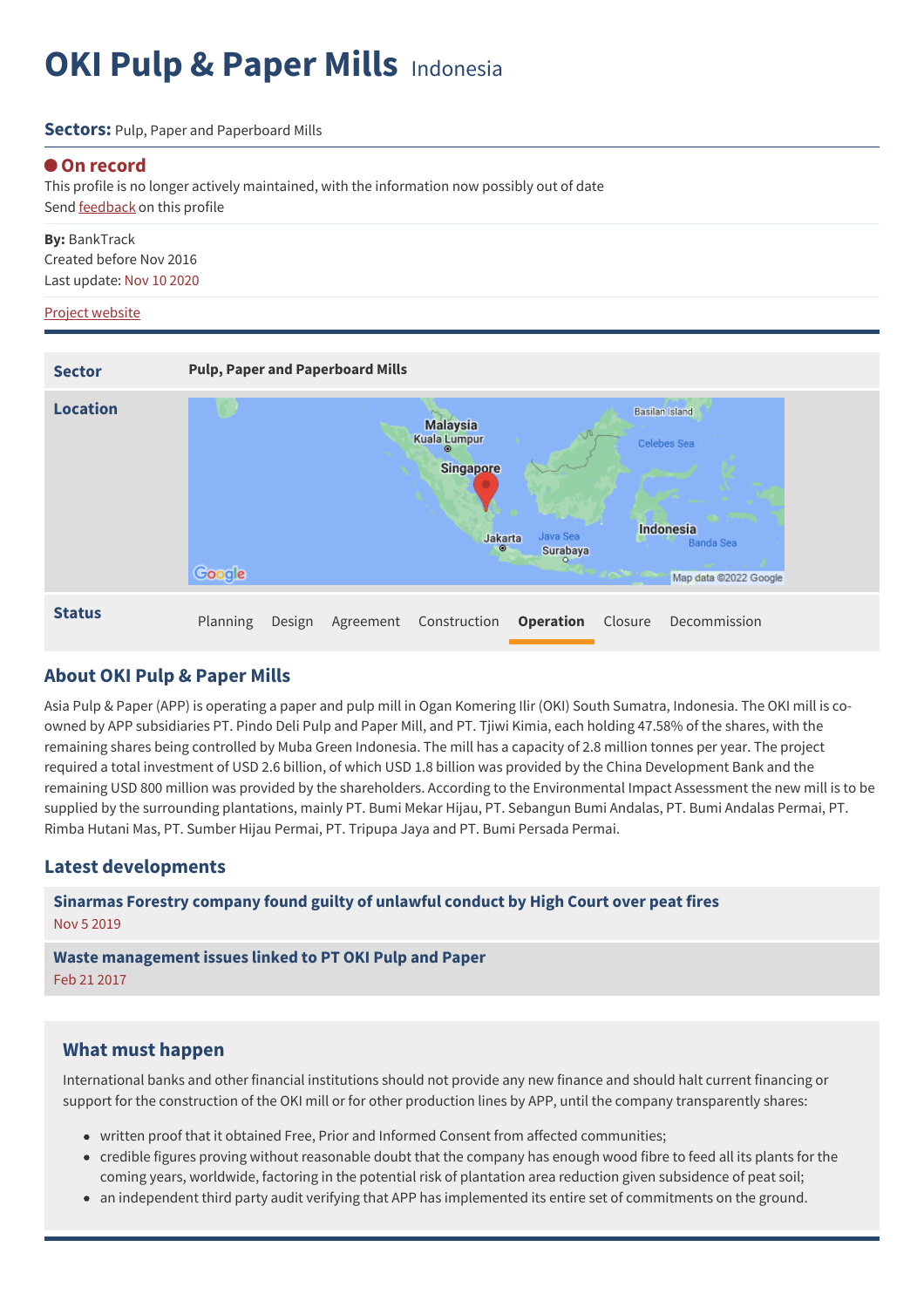## **Impacts**

## **Social and human rights impacts**

The OKI mill is expected to impact nearby communities through air pollution and the pollution of the Simpang Heran and Sugihan rivers. These two rivers are important for local people's livelihoods, providing fish, water for the paddy-fields, and bathing space. The mill will cause intensive traffic of barges along the Sugihan river, a relatively small river (especially during the dry season), bringing a greater risk of accidents to people who commonly use the river. During the rainy season, the barges will produce waves inundating and damaging the paddy-fields.

However, many communities in the surrounding area still have no information about the mill and the impact it will have on their lives. WBH did a survey in eight affected communities and found that APP did not follow its FPIC committments during the meetings that were held.

The rapid expansion of APP concessions during the past decades has had a significant social impact. Several hundred social conflicts and land disputes emerged in the vast areas controlled by the company's suppliers, and they are still largely unresolved. APP committed to map and address all these social conflicts; however the mapping process has not been adequately transparent. According to NGO reports, by [RAN](http://www.ran.org/new_report_finds_asia_pulp_and_paper_app_lagging_on_social_responsibility_commitments_provides_recommendations_for_improvement) and [Rainforest](http://www.rainforest-alliance.org/sites/default/files/uploads/4/150205-Rainforest-Alliance-APP-Evaluation-Report-en.pdf) Alliance, little progress has been made on the ground and the majority of these conflicts still occur.

APP committed to apply the principles of Free, Prior and Informed Consent (FPIC) as part of the mill's development process. However [research](http://www.wbh.or.id/download/Final%20Report%20on%20monitoring%20APP%20FPIC%20process%20Eng.pdf) from WBH has shown that construction of the OKI Mill starte[dwithout](http://www.ran.org/constant_conflict_unresolved_land_disputes_still_haunt_asia_pulp_and_paper) FPIC from at least one rights holding community. The Rainforest Alliance [evaluation](https://www.banktrack.org/project/oki_pulp_paper_mills/0/%20%20http://www.rainforest-alliance.org/sites/default/files/uploads/4/150205-Rainforest-Alliance-APP-Evaluation-Report-en.pdf) found that APP has made limited progress in implementing the agreements, action plans, or FPIC with Indigenous Peoples and local communities.

In February 2015, a farmer activist - Indra Pelani - was brutall[ymurdered](http://appwatch.blogspot.nl/2015_03_01_archive.html) by security guards contracted by an APP supplier. In June, Indonesia's National Human Rights Commission found gross human rights violations transpired with this case. APP reacted immediately by contacting the family of the victim and by announcing the decision to terminate the contract with the involved security company. However, with hundreds of outstanding land conflicts found in APP and its suppliers' concession areas, the Indra Pelani case indicates that significant risks of additional legal violations remain.

## **Environmental and climate impacts**

APP is committed to zero deforestation in its supply chain, and has stated that the OKI mill will only use plantation wood for its raw materials. APP also claims that an (unpublished) report by the **[Forest](http://technology.risiinfo.com/environment/asia-pacific/forest-certification/study-finds-app-has-enough-forest-pulp-mills) Trust**, dated December 2014, confirms it can source enough plantation wood for the OKI mill.

However, multiple studies show the opposite. Rainforest Alliance[found](http://www.rainforest-alliance.org/sites/default/files/uploads/4/150205-Rainforest-Alliance-APP-Evaluation-Report-en.pdf) that APP is failing to stop third party deforestation, which is still widespread in set-aside forest, inside APP and supplier concessions. Also, a rough [calculation](http://walhi-sumsel.blogspot.com/2012/11/the-building-of-pt-oki-pulp-and-paper.html) by Walhi, a [report](http://www.greenomics.org/docs/APP-plantation-fiber-supply_%2528LowRes%2529.pdf) by Greenomics and a [report](http://www.forest-trends.org/documents/files/doc_4843.pdf) by Forest Trends all show that APP does not have enough land to source fibre without clearcutting primary forests, which it has committed not to do. In April 2015, a dozen international and Indonesian environmental groups released a [report](https://www.wetlands.org/publications/will-asia-pulp-paper-default-on-its-zero-deforestation-commitment/), concluding that the company will face a significant shortfall in its supply of plantation-grown wood after the new mill begins operating.

Furthermore, the concession area held by Rimba Hutani Mas (one of APP's suppliers) consists of dense, high conservation value forests that should not have been allocated for conversion, as under Indonesian law only secondary or degraded forest lands can be granted for clear-cutting conversion.

The mill and plantations also impact threatened species. Plantations in the District of Musi Banyasin are located in the Merang Peatlands Forest Areas, the [habitat](http://forestclimatecenter.org/map.php?cnt=International&lang=English&ID=37) of the critically endangered Sumatran Tiger. [Research](http://www.greenomics.org/docs/APP_illegal_ramin_%2528LowRes%2529.pdf) by Greenomics (2013) found that the concession of one of the suppliers is located in ramin forests. Ramin is a species of tropical hardwoord tree that is protected under Indonesian law and the Convention of International Trade in Endangered Species (CITES). The mill itself will be built at the Pangeran River, which is home to thirty Sumatran elephants, also a threatened species.

## **Governance**

## **Applicable norms and standards**

**Forest Stewardship Council- 10 Principles of Forest [Stewardship](http://www.fsc.org/fileadmin/web-data/public/document_center/international_FSC_policies/standards/FSC_STD_01_001_V4_0_EN_FSC_Principles_and_Criteria.pdf)**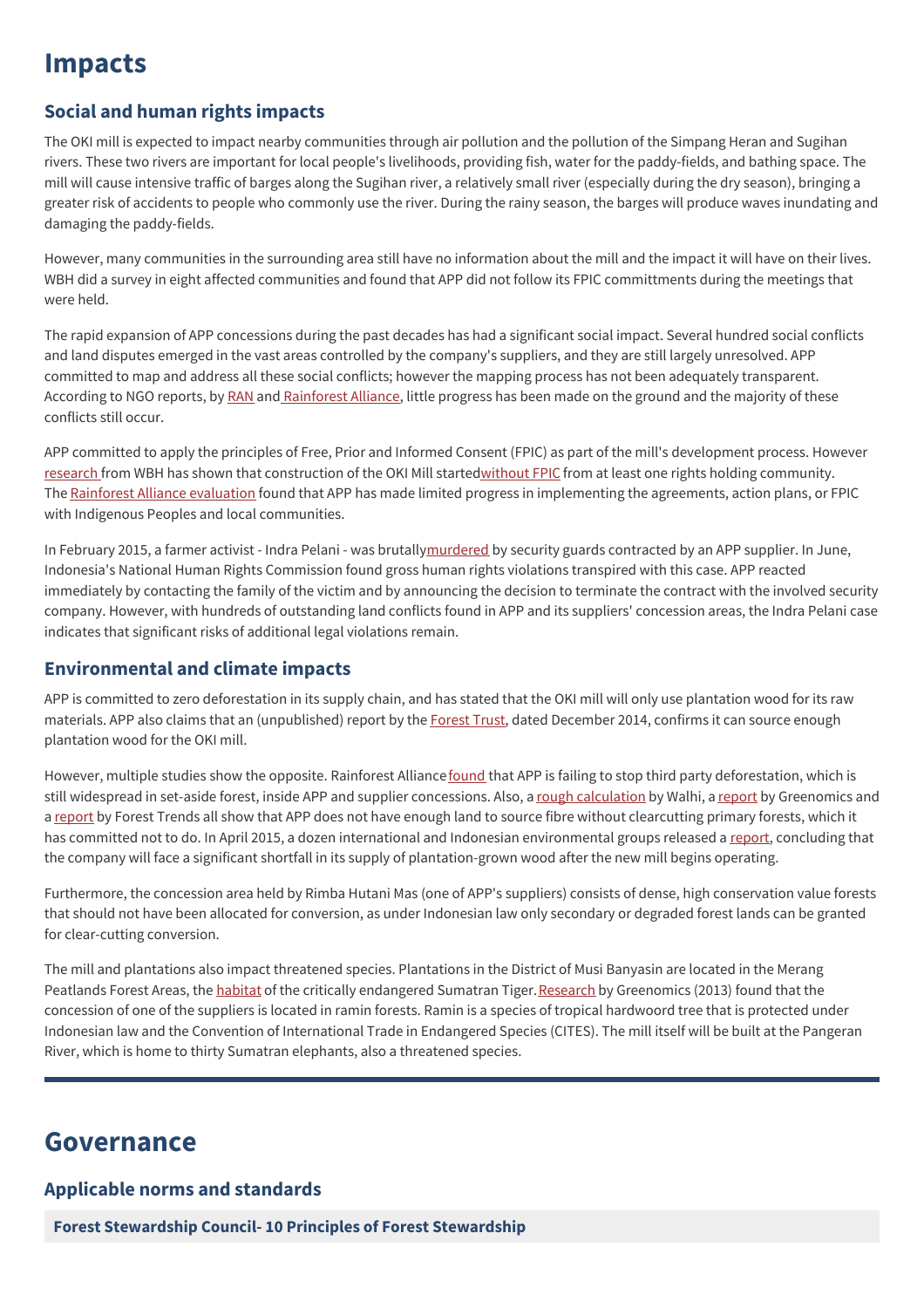#### **United Nations [Declaration](http://www.un.org/esa/socdev/unpfii/documents/DRIPS_en.pdf) on the Rights of Indigenous Peoples**

**WWF Guidelines for [Investment](http://www.google.com/url?sa=t&source=web&ct=res&cd=1&url=http%253A%252F%252Fassets.panda.org%252Fdownloads%252Fwwfinvestmentpol7oct03final.pdf&ei=BAV4Sp_GO4fz-Qbg4YDUBQ&usg=AFQjCNGb80vHXI7TiXoII4hcGMyvOhOMmw&sig2=xbHFxw1YKqBkALsIwWmlSA) in Operations that Impact Forests**

#### **Other applicable regulations**

China Green Credit [Guidelines](http://www.cbrc.gov.cn/chinese/files/2012/E9F158AD3884481DBE005DFBF0D99C45.doc)

## **Brief history**

The OKI mill was initially being developed by PT OKI Pulp & Paper Mills. At the end of 2012 this company finished the Environmental Impact Assessment (EIA) for the project and held several meetings with local [communities](http://www.asiapulppaper.com/news-media/press-releases/app%25E2%2580%2599s-new-mill-south-sumatra-uphold-no-deforestation-commitment) to discuss the project. In July 2013, APP bought 70% of the shares of PT OKI Pulp & Paper Mills and changed the location of the mill 20 kilometres from the original spot, as the soil had less peat there and the plant would be easier to build. However, it did not [conduct](http://www.wbh.or.id/download/WBH%20complaint%20letter%20to%20APP%20bilingual%201732014.pdf) a new EIA, and while it claims the existing EIA has been updated, this has not been made public. APP also claims to have held meetings with local communities in early 2014. Indonesian NGO Wahana Bumi Hijau [argued](http://www.wbh.or.id/download/WBH%20complaint%20letter%20to%20APP%20bilingual%201732014.pdf) this was not a proper FPIC process.

In December 2014 it was [reported](http://www.wbh.or.id/download/Final%20Report%20on%20monitoring%20APP%20FPIC%20process%20Eng.pdf) that mill construction was in progress, with work on the foundations and an associated port. On December 23, 2016 Asia Pulp & Paper (APP) announced that it started production at the mill.

## **Updates**

## **Sinarmas Forestry company found guilty of unlawful conduct by High Court over peat fires**

#### Nov 5 2019

Five of the 10 companies (PT. BMH, SBA, BPP, PT. BAP and PT. RHM) who their concessions wer[eburned](https://hutaninstitute.or.id/release-api-2019/) are affiliated with Asia Pulp and Paper (APP) that supply wood to feed the largest pulp and paper mill in Asia, PT. OKI Mill Pulp and Paper. The re-occurrence of fires, even in the plantation of its main crops (717 ha) proves that APP has failed to fulfill its promises to the public. The company promised that it will control forest fires, not only within its concession areas but also up to 5 kilometers bordering the concessions.10 Moreover, the effectiveness of the system that they built with a total funding claimed to be worth 20 million US dollars should be questioned.

## **Waste management issues linked to PT OKI Pulp and Paper**

#### Feb 21 2017

The waste [management](http://jakartaglobe.id/business/sinar-mas-group-to-build-asias-largest-pulp-and-paper-mill/) carried out by PT OKI Pulp and [Paper](https://www.asiapulppaper.com/), a subsidiary of pulp giant Asia Pulp and Paper (APP) and Asia's largest pulp mill fall well [short](https://foresthints.news/giant-pulp-mill-caught-red-handed-committing-waste-management-violations/) of Indonesia's legal standards.

These violations were inadvertently discovered by the two Director Generals of the Ministry of the Environment and Forestry. The two top officials were heading back from [peatland](https://foresthints.news/govt-cracks-down-on-five-more-app-peat-violators-bringing-total-to-eight) violation areas in the PT BAP concession after having [symbolically](https://foresthints.news/symbolic-removal-of-acacia-marks-new-era-of-peat-related-law-enforcement) removed newlyreplanted acacia from 2015's burned [peatlands](https://foresthints.news/photos-of-2015-burned-peat-in-pulp-giant-concessions-reinforce-president-warning) in this APP concession. The ministry team immediately got out of their cars upon noticing piles of garbage which had been disposed of in peatlands located to the left, right as well as behind acacia trees in one of the PT BAP concession blocks.

"Our minister was really shocked to see the ground-based evidence showing these masses of garbage from the OKI mill and immediately ordered administrative sanctions to be imposed," Vivien told FORESTHINTS.NEWS at her office on February 20, 2017.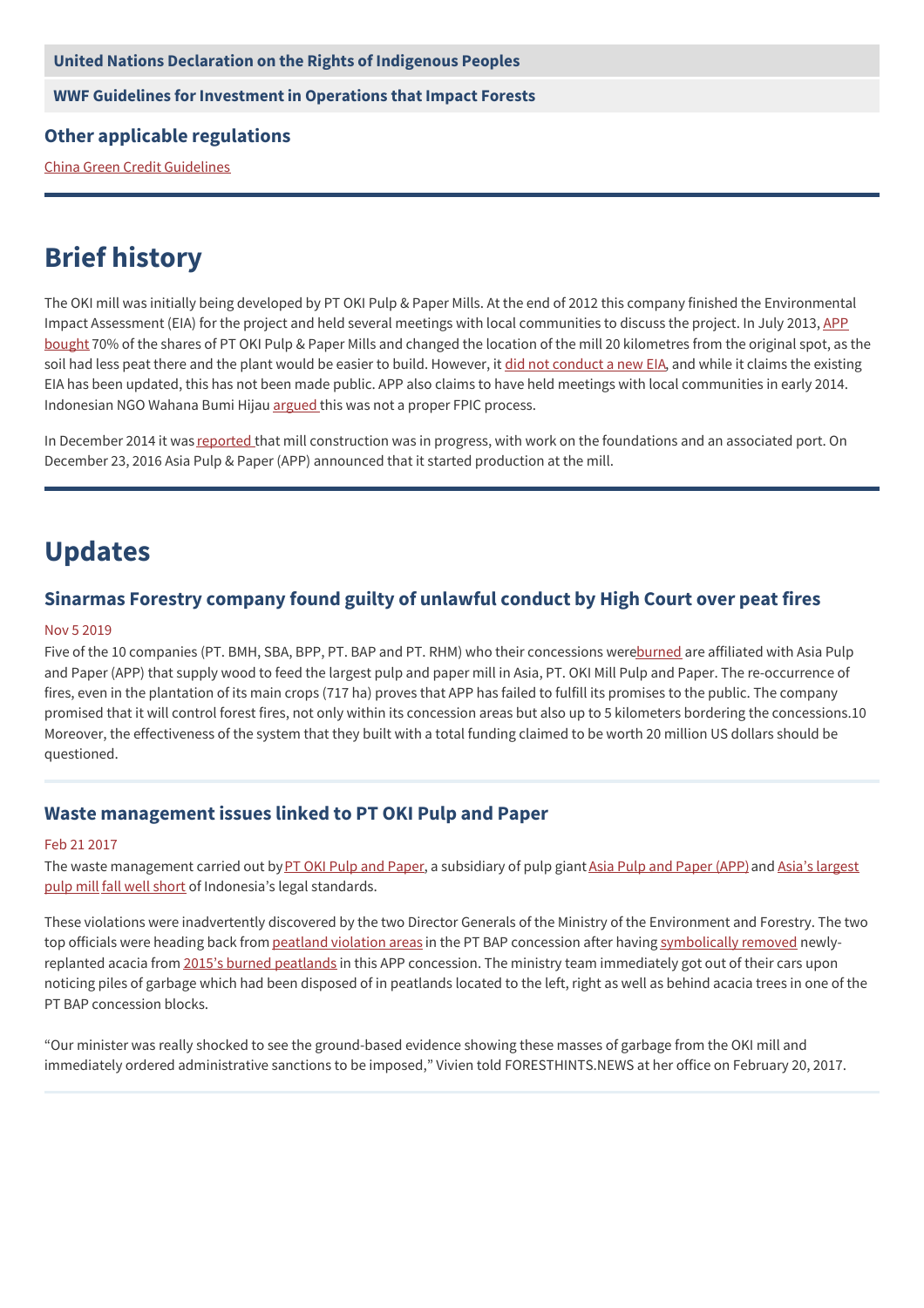## **Sinarmas Forestry company found guilty of unlawful conduct by High Court over peat fires**

#### Aug 29 2016

PT BMH, a subsidiary of Sinarmas and a supplier of APP, washas been [found](http://www.foresthints.news/sinarmas-forestry-company-found-guilty-of-unlawful-conduct-by-high-court-over-peat-fires) guilty of unlawful conduct by High Court over peat fires. This overturned the decision of the District Court of Palembang from the end of December last year that was in favor of PT BMH. The new ruling states that the company indeed did commit an unlawful act with respect to the peat fires that occurred in its consession in 2014.

Last year, PT BMH continued to contribute to the vast haze that enshrouded the region as a result of peat fires in its concession located in the regency of Ogan Komering Ilir (OKI) in South Sumatra province. Due to these peat fires in its concession, the minister suspended the operating permit of PT BMH. Sinarmas concessions in South Sumatra are key suppliers for the new huge APP mill that will start its operation by the end of the year in the OKI regency.

## **Will Asia Pulp & Paper default on its "zero deforestation" commitment?**

#### Apr 30 2016

This [study](https://www.wetlands.org/publications/will-asia-pulp-paper-default-on-its-zero-deforestation-commitment/) by twelve international and Indonesian NGOs shows that in spite of its high-profile sustainability commitments, Asia Pulp & Paper (APP) is building one of the world's largest pulp mills in the Indonesian province of South Sumatra without a sustainable wood supply.

### **APP press release on the OKI Pulp & Paper Mills**

#### Apr 21 2016

APP press [release](https://www.asiapulppaper.com/news-media/press-releases/asia-pulp-paper-group-app-statement-pt-oki-pulp-paper-mills-oki): The mill will commence production this year at low level and will gradually increase subject to demand and the availability of raw materials. Pulp production and any future increase in production will be subject to the availability of raw materials from our suppliers. The design capacity of the mill is 2.8 million tons per year.

### **Forest fires: more APP plantations licenses suspended**

#### Dec 22 2015

According to the **[StraitsTimes](http://www.straitstimes.com/asia/se-asia/haze-fires-indonesia-blames-16-firms-identifies-them-by-their-initials)**, Indonesia is punishing more than 20 companies in an unprecedented move for starting deadly forest fires that killed 19 people, a government official said Tuesday. The companies - most of them pulp wood plantations operating on concession land in Sumatra and Kalimantan - have had their business licences suspended. The firms include BMH and SWI, which have concessions in South Sumatra. BMH is a supplier to Asia Pulp & Paper (APP) in Indonesia. BMH, SWI and APP have the same parent company, the Sinar Mas Group. The suspensions would be lifted if, within the next two years, the companies show that they have made significant progress in efforts to prevent future fires.

#### **New report: drained plantations on peat in the Kampar Peninsula cannot be sustained**

#### Dec 11 2015

A new Deltares [report](https://www.deltares.nl/app/uploads/2015/12/Plantation-Impacts-Kampar-Peatland-DELTARES-2015.pdf), commissioned by Wetlands International, reconfirms that pulp wood and oil palm plantations in peatlands cannot be managed sustainably. Such drained plantations will inevitably suffer from severe land subsidence, increasing flooding and eventually production loss. The report also provides evidence that fires only occurred in drained peatlands and therefore inside or near plantations.

## **Letter from Indonesian NGOs to government and buyers**

#### Oct 21 2015

A coalition of Indonesian NGOs sent a [letter](http://appwatch.blogspot.nl/2015_10_01_archive.html) to the government and to the buyers. "It is now more than 100 days that people in Sumatra and Kalimantan have suffered from uncontrollable haze" says the letter. The haze is coming from forest fires related to forest conversion and plantation management, especially on dried peat soil, and exacerbated by El Nino. The letter is signed by TUK Indonesia, HAKA, JMGJ, JMG South Sumatra, PUSAKA, Linkar Borneo PADI, HaKI, Persatuan Petani Jambi and Jikalahari.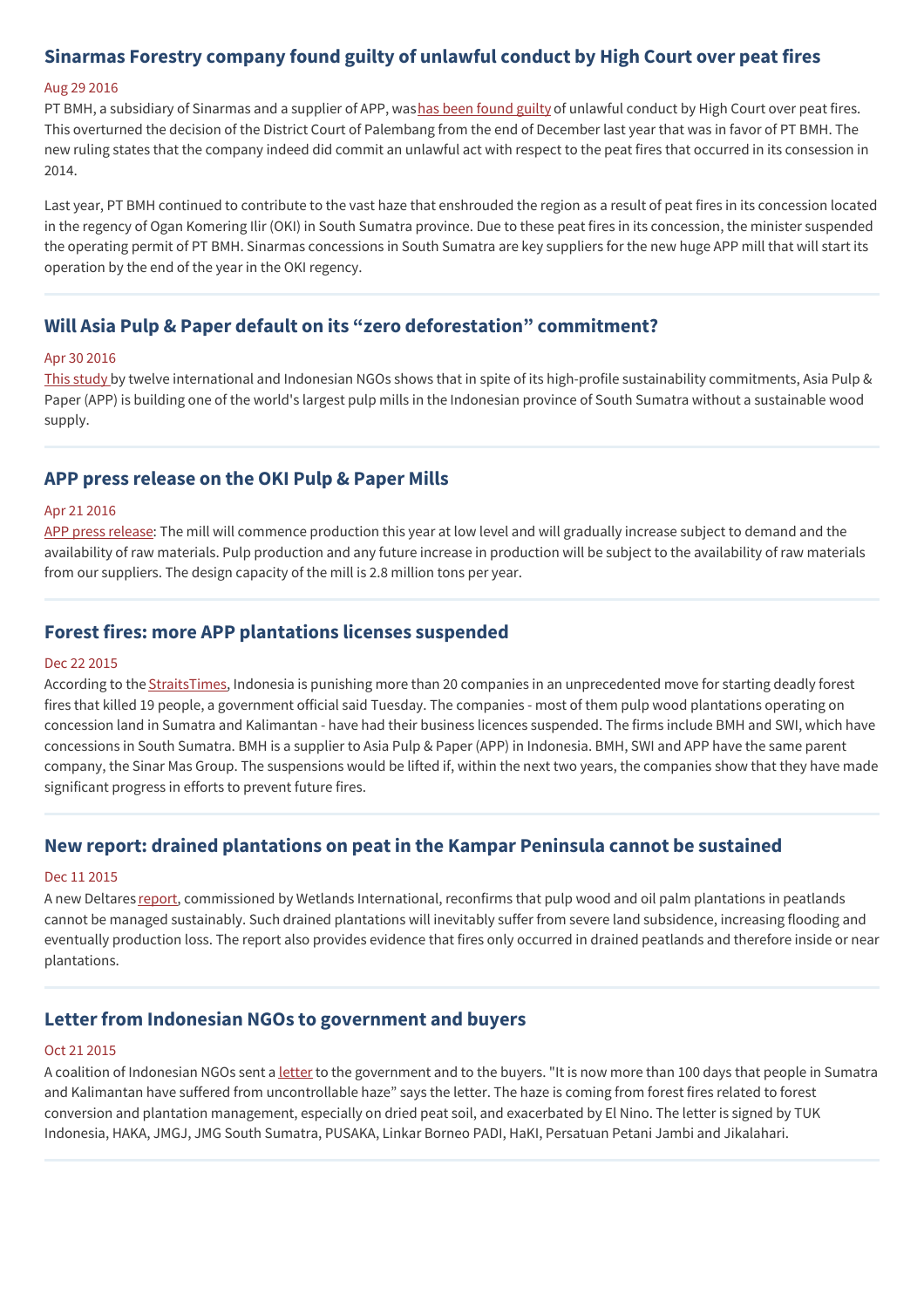## **Haze and forest fires linked to APP**

#### Oct 15 2015

The Indonesian NGO coalition Eyes on the Forest (EoF) published a set of [maps](http://www.eyesontheforest.or.id/?page=news&action=view&id=857) showing that fibre suppliers related to the forestry and paper conglomerate Sinar Mas/APP are linked to the forest fires and haze crisis.

#### **Singapore: supermarket chains remove all APP products from their stores**

#### Oct 12 2015

Singaporean supermarket chains are removing all Asia Pulp & Paper Group (APP) products from their shelves. According to the [StraitsTimes,](http://www.straitstimes.com/singapore/environment/ntuc-fairprice-removes-all-asia-pulp-paper-group-products-from-its-stores) NTUC FairPrice, Sheng Siong and Prime Supermarket started to remove APP's products. The Dairy Farm group, which operates chains such as Guardian, 7-Eleven, Cold Storage and Giant, has also stopped replenishing APP stock, but will continue to sell existing items till they run out.

#### **Indonesia arrests seven company executives for illegal forest fires**

#### Sep 17 2015

According to The [Jakarta](http://www.thejakartapost.com/news/2015/09/17/indonesia-arrests-seven-company-executives-illegal-forest-fires.html) Post: Indonesian police nabbed seven corporate executives in connection with illegal forest fires across Sumatra and Kalimantan, as part of a wide-ranging effort to arrest the haze crisis. Suspects from the latest bust included a senior executive from Bumi Mekar Hijau, a unit of Singapore-based APP.

## **APP likely to receive more loans from China's banks to fund new Sumatra pulp mill**

#### Apr 6 2015

Asia Pulp & Paper (APP) is expected to obtain more loans from Chinese banks to fund its expansion projects in Indonesia. The company's parent group, Sinar Mas, has secured a USD1.5 billion loan from the China Development Bank (CDB) and ICBC Financial Leasing to fund the conglomerate's expansion in the power, pulp and telecommunication industries in Indonesia (source [RISI](http://technology.risiinfo.com/mills/asia-pacific/projects/app-likely-get-more-loans-china-s-banks-fund-new-sumatra-pulp-mill)).

#### **Brutal murder at APP concession**

#### Mar 1 2015

According to [APP-watch](http://appwatch.blogspot.nl/2015_03_01_archive.html): On Friday, Indra Kailani (23) of Lubuk Mandarsah was killed by security guards hired by Asia Pulp & Paper's sister company PT. Wirakarya Sakti (WKS) in Bukit Tigapuluh landscape, Jambi Province, Sumatra.

### **Jacobs will supply Chlorine Dioxide Plant for Oki mill**

#### May 20 2014

Jacobs Engineering Group Inc. [announced](http://www.chemicals-technology.com/news/newsoki-pulp-and-paper-mills-selects-jacobs-engineering-for-chlorine-dioxide-facility-in-indonesia-4274547) that it was awarded a contract by PT. OKI Pulp and Paper Mills for the design and supply of an integrated chlorine dioxide plant for its pulp mill project in South Sumatra, Indonesia.

### **Complaint to APP on the lack of transparency regarding OKI mill consultation process**

#### Mar 15 2014

Wahana Bumi Hijau Foundation (WBH) sent a [letter](http://www.wbh.or.id/download/WBH%20complaint%20letter%20to%20APP%20bilingual%201732014.pdf) to Asia Pulp and Paper to complain on the lack of transparency regarding the changes in the OKI mill project. WBH accuses APP of changing the location of the mill for about 20 km, without informing relevant NGOs in the region nor properly informing the local communities. It has also not ammended the environmental assessment impact, which, by law, it should.

## **Andritz to supply the world's largest High Energy Recovery Boiler to OKI Pulp & Paper Mills**

#### Feb 21 2014

International technology Group ANDRITZ has [received](http://news.paperindex.com/NewProjects_MillClosures/ANDRITZ_to_supply_the_worldrsquos_largest_High_Energy_Recovery_Boiler_to_OKI_Pulp__Paper_Mills_Indonesia/?utm_source=feedburner&utm_medium=email&utm_campaign=Feed%253A+pulpandpapernews+%2528Pulp+and+Paper+Industry+News%2529) an order from OKI Pulp & Paper Mills to supply the world's largest recovery boiler for OKI's new kraft pulp mill in Indonesia. The order value amounts to approximately EUR120 million.